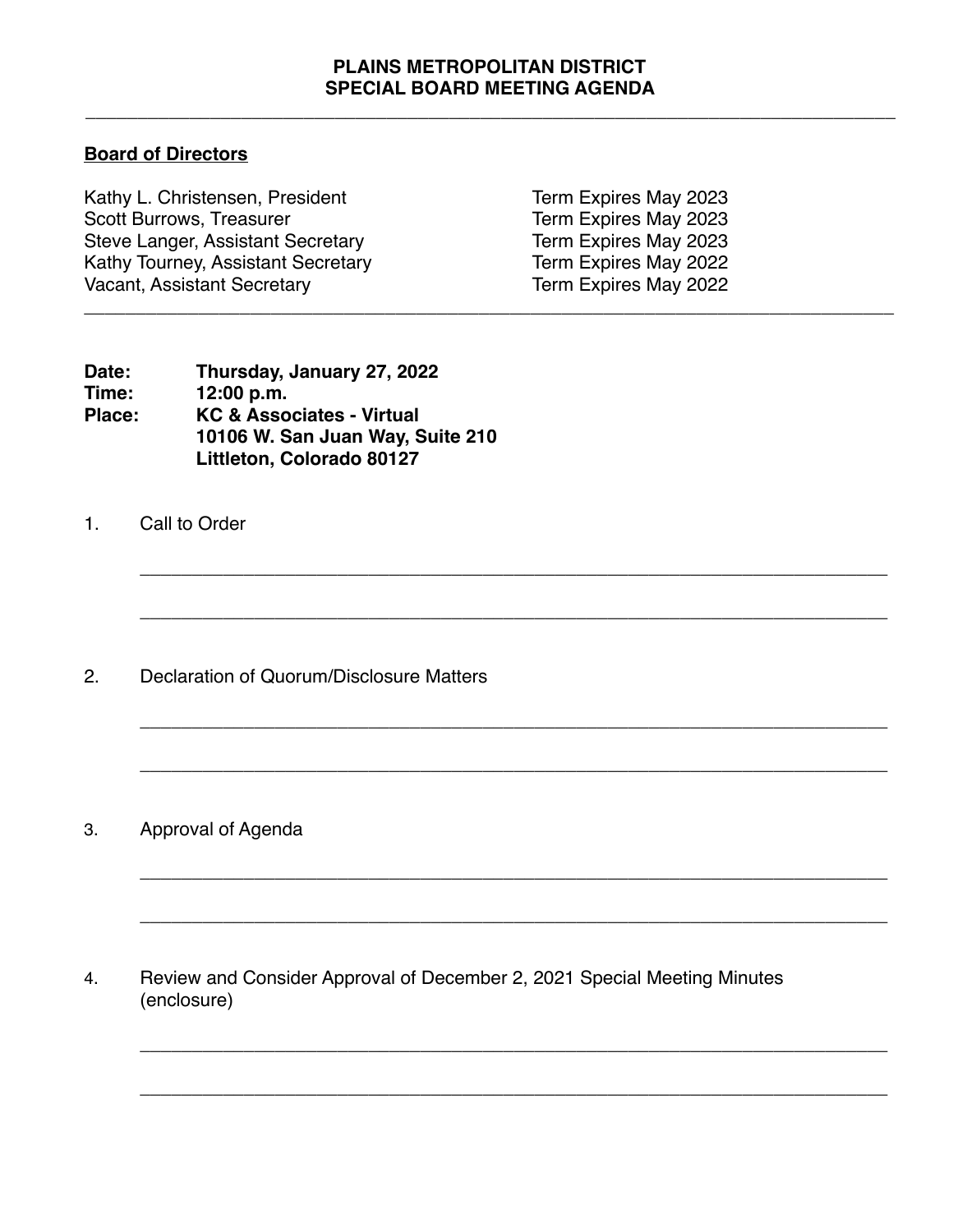Plains Metropolitan District<br>Agenda - January 27, 2022<br>Page 2

|           | <b>Financial Matters</b>                                                    |
|-----------|-----------------------------------------------------------------------------|
| А.        | Review and Accept Cash Position Schedule as of January 19, 2022 (enclosure) |
| <b>B.</b> | Ratify Approval of December 2021 Received Claims (enclosure)                |
| C.        | Review and Approve January 2022 Received Claims (enclosure)                 |
| D.        | Review and Approve 2021 Audit Proposal from WIPFLI (enclosure)              |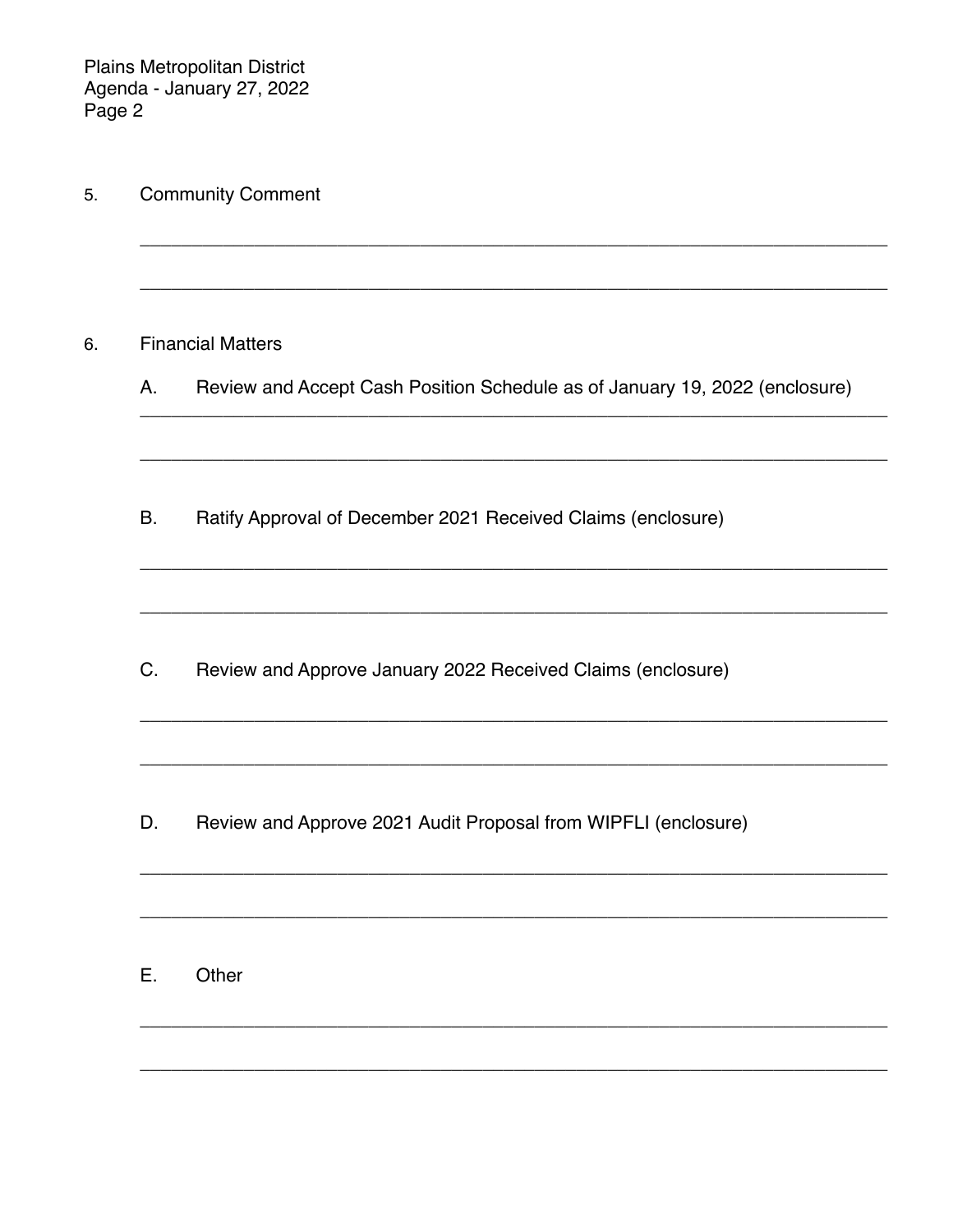Plains Metropolitan District<br>Agenda - January 27, 2022<br>Page 3

| 7 <sub>1</sub> |           | <b>Administrative Matters</b>                                     |  |  |  |
|----------------|-----------|-------------------------------------------------------------------|--|--|--|
|                | Α.        | Review and Approve Administrative Resolution (enclosure)          |  |  |  |
|                | <b>B.</b> | Review and Discuss Director's Positions for the May 2022 Election |  |  |  |
|                | C.        | Other                                                             |  |  |  |
|                |           |                                                                   |  |  |  |
| 8.             |           | <b>Board Matters</b>                                              |  |  |  |
|                | Α.        | Other                                                             |  |  |  |
| 9.             |           | <b>Legal Matters</b>                                              |  |  |  |
|                | Α.        | Other                                                             |  |  |  |
|                |           |                                                                   |  |  |  |